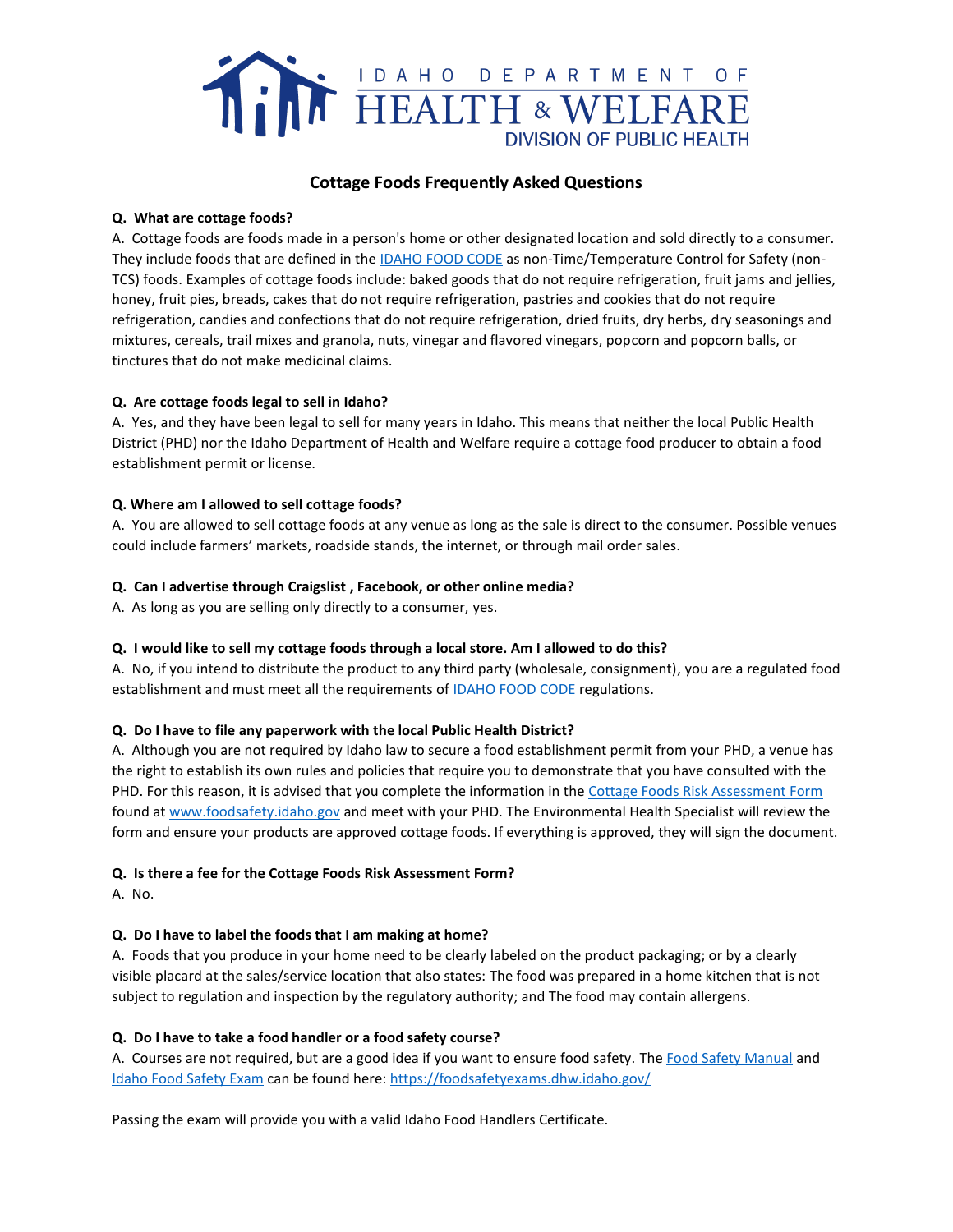## **Q. Can I have pets in the home I am cooking in?**

A. While you may have pets in the home, it is strongly advised that you be very cautious and take necessary measures to ensure that pet hairs and other material does not contaminate the food you produce.

#### **Q. I use well water. Do I have to test that water?**

A. You are not required to test the water. However, it is advised that you do test it every three months for bacteria that could be harmful to human health. For more information on Drinking Water Testing and a list of certified labs visit: <https://healthandwelfare.idaho.gov/health-wellness/environmental-health/water-safety>

#### **Q. Can I sell fruit butter? Applesauce? Chutney? Pepper jams? Reduced sugar jams?**

A. Generally, these are not allowed cottage foods. The types of products that meet the definition of a cottage food are those that will not support the growth of harmful bacteria. Fruit jams and jellies typically have a high enough sugar content that bacterial growth is not possible. Other fruit products such as pepper jams, usually do not have a high enough sugar content to prevent bacterial growth.

#### **Q. Can I test my product to demonstrate it is a non-Time/Temperature Control for Safety (non-TCS) food?**

A. Yes, but you must submit the product to a private laboratory for testing. You must demonstrate that the pH of the product is below 4.6 or that the product has a water activity (aw) below 0.85. Rendering certain food products to make them non-TCS will not necessarily qualify them as a cottage food product. Your PHD can provide you with guidance on qualifying cottage foods.

#### **Q. Can I produce and sell dehydrated fruit, including freeze dried fruit?**

A. Yes. The dehydrated fruit must have a natural pH below 4.6. Examples include apples, apricots, berries, grapes, and plums. Melons and other low-acid fruits are not allowed. Your finished product will need to be evaluated for a<sup>w</sup> and/or pH to confirm that it is non-TCS. Drying fruits in a homemade unit or sun-drying is not recommended. Drying of any kind should be done in a commercially/mass produced unit. Recipes, drying processes, and lab results need to be provided with the Risk Assessment form to the Public Health District for review.

## **Q. Can I produce and sell fruit leathers?**

A. Yes, but the recipe will need to be submitted for review by the local PHD and final product evaluated for pH and aw. As detailed above, only fruits with natural pH below 4.6 may be used. Fermented fruit leathers are not allowed.

#### **Q. Can I produce and sell dehydrated vegetables?**

A. No. Dehydrated vegetables do not meet the definition of a cottage food. Vegetables typically have a natural pH above 4.6.

## **Q. I make a pumpkin pie. Does it require refrigeration?**

A. This depends on the recipe! While many commercially prepared pumpkin pies might have been baked in a way that makes them shelf stable, some pumpkin pies might not have been baked in a way that does not require refrigeration. You will need to complete a product assessment to determine if the pie is shelf stable.

## **Q. The Idaho Food Code specifically indicates that cottage foods do not include Low Acid Canned Food. What is a Low Acid Canned Food?**

A. A Low Acid Canned Food is a canned item that naturally does not contain any (or very much) acid. Some examples of Low Acid Canned Foods include canned fruits, canned vegetables, canned meats, and canned pie fillings.